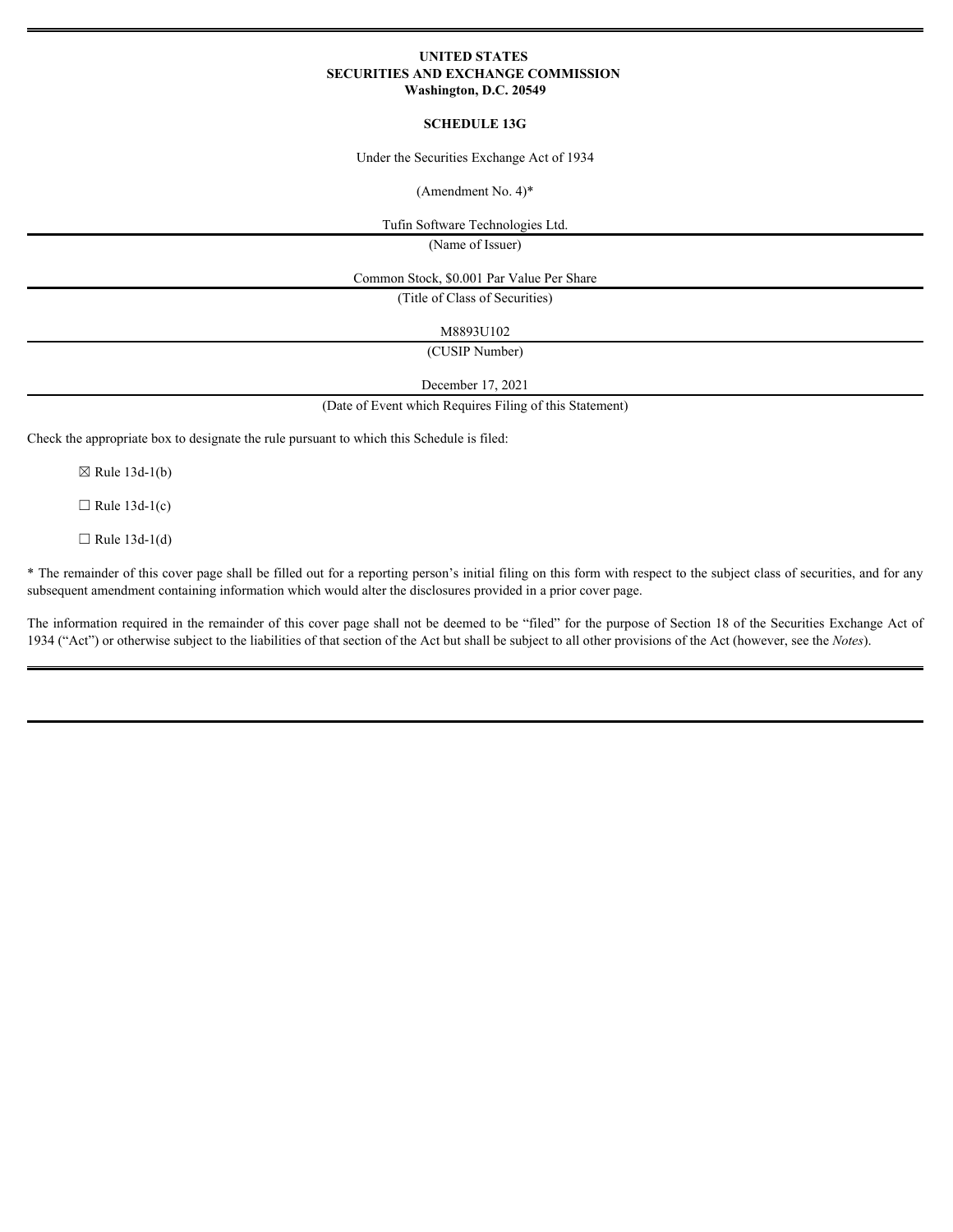## **SCHEDULE 13G**

| <b>CUSIP No.</b><br>M8893U102                                                                                |                                                                                         |                        |                                 |  |
|--------------------------------------------------------------------------------------------------------------|-----------------------------------------------------------------------------------------|------------------------|---------------------------------|--|
| $\mathbf{1}$                                                                                                 | <b>Names of Reporting Persons</b>                                                       |                        |                                 |  |
|                                                                                                              |                                                                                         | ETF Managers Group LLC |                                 |  |
| $\overline{2}$                                                                                               | Check the Appropriate Box if a Member of a Group (See Instructions)                     |                        |                                 |  |
|                                                                                                              | (a) $\Box$<br>(b) $\boxtimes$ See Item of attached schedule                             |                        |                                 |  |
| $\mathbf{3}$                                                                                                 | <b>SEC Use Only</b>                                                                     |                        |                                 |  |
| 4                                                                                                            | <b>Citizenship or Place of Organization</b>                                             |                        |                                 |  |
|                                                                                                              | Delaware                                                                                |                        |                                 |  |
| Number of<br><b>Shares</b><br><b>Beneficially</b><br>Owned by<br>Each<br><b>Reporting</b><br>Person<br>With: |                                                                                         | 5                      | <b>Sole Voting Power</b>        |  |
|                                                                                                              |                                                                                         |                        | 2,745,165                       |  |
|                                                                                                              |                                                                                         | 6                      | <b>Shared Voting Power</b>      |  |
|                                                                                                              |                                                                                         | $\overline{7}$         | <b>Sole Dispositive Power</b>   |  |
|                                                                                                              |                                                                                         |                        | 2,745,165                       |  |
|                                                                                                              |                                                                                         | 8                      | <b>Shared Dispositive Power</b> |  |
| 9                                                                                                            | <b>Aggregate Amount Beneficially Owned by Each Reporting Person</b>                     |                        |                                 |  |
|                                                                                                              | 2,745,165                                                                               |                        |                                 |  |
| 10                                                                                                           | Check box if the aggregate amount in row (9) excludes certain shares (See Instructions) |                        |                                 |  |
|                                                                                                              | $\Box$                                                                                  |                        |                                 |  |
| 11                                                                                                           | Percent of Class Represented by Amount in Row (9)                                       |                        |                                 |  |
|                                                                                                              | 7.27%                                                                                   |                        |                                 |  |
| <b>Type of Reporting Person (See Instructions)</b><br>12                                                     |                                                                                         |                        |                                 |  |
|                                                                                                              | IA                                                                                      |                        |                                 |  |

Page 2 of 5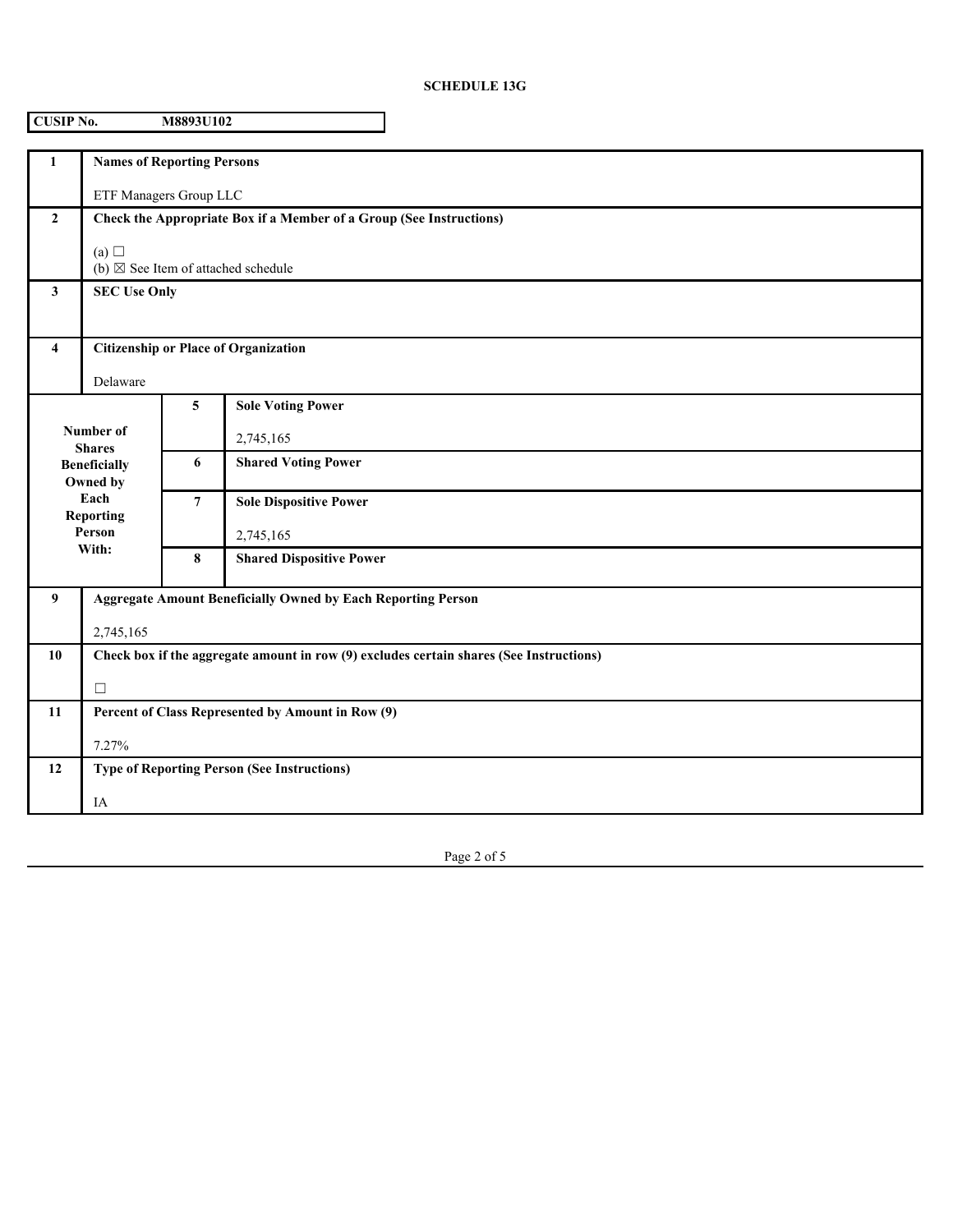**Item 1.**

**(a) Name of Issuer: Tufin Software Technologies Ltd. (b) Address of Issuer's Principal Executive Offices: 5 Hashalom Road, Toha Tower, Tel Aviv 6789205 Item 2. (a) Name of Person Filing: ETF Managers Group LLC (b) Address of Principal Business Office or, if None, Residence: ETFManagers Group LLC - 30 Maple Street, Suite 2, Summit, New Jersey 07091 (c) Citizenship: ETF Managers Group LLC – Delaware (d) Title and Class of Securities: Common Stock (e) CUSIP No.:** M8893U102 **Item 3. If this statement is filed pursuant to §§ 240.13d-1(b) or 240.13d-2(b) or (c), check whether the person filing is a:** (a)  $\Box$  Broker or dealer registered under Section 15 of the Act; (b)  $\Box$  Bank as defined in Section 3(a)(6) of the Act; (c)  $\Box$  Insurance company as defined in Section 3(a)(19) of the Act; (d)  $\Box$  Investment company registered under Section 8 of the Investment Company Act of 1940; (e)  $\boxtimes$  An investment adviser in accordance with Rule 13d-1(b)(1)(ii)(E); (f)  $\Box$  An employee benefit plan or endowment fund in accordance with Rule 13d-1(b)(1)(ii)(F); (g)  $\Box$  A parent holding company or control person in accordance with Rule 13d-1(b)(1)(ii)(G); (h)  $\Box$  A savings associations as defined in Section 3(b) of the Federal Deposit Insurance Act (12 U.S.C. 1813); (i)  $\Box$  A church plan that is excluded from the definition of an investment company under section 3(c)(14) of the Investment Company Act of 1940; (j)  $\Box$  A non-U.S. institution in accordance with Rule 240.13d-1(b)(1)(ii)(J); (k)  $\Box$  Group, in accordance with Rule 240.13d-1(b)(1)(ii)(K). If filing as a non-U.S. institution in accordance with Rule 240.13d-1(b)(1)(ii)(J), please specify the type of institution: \_\_\_\_

Page 3 of 5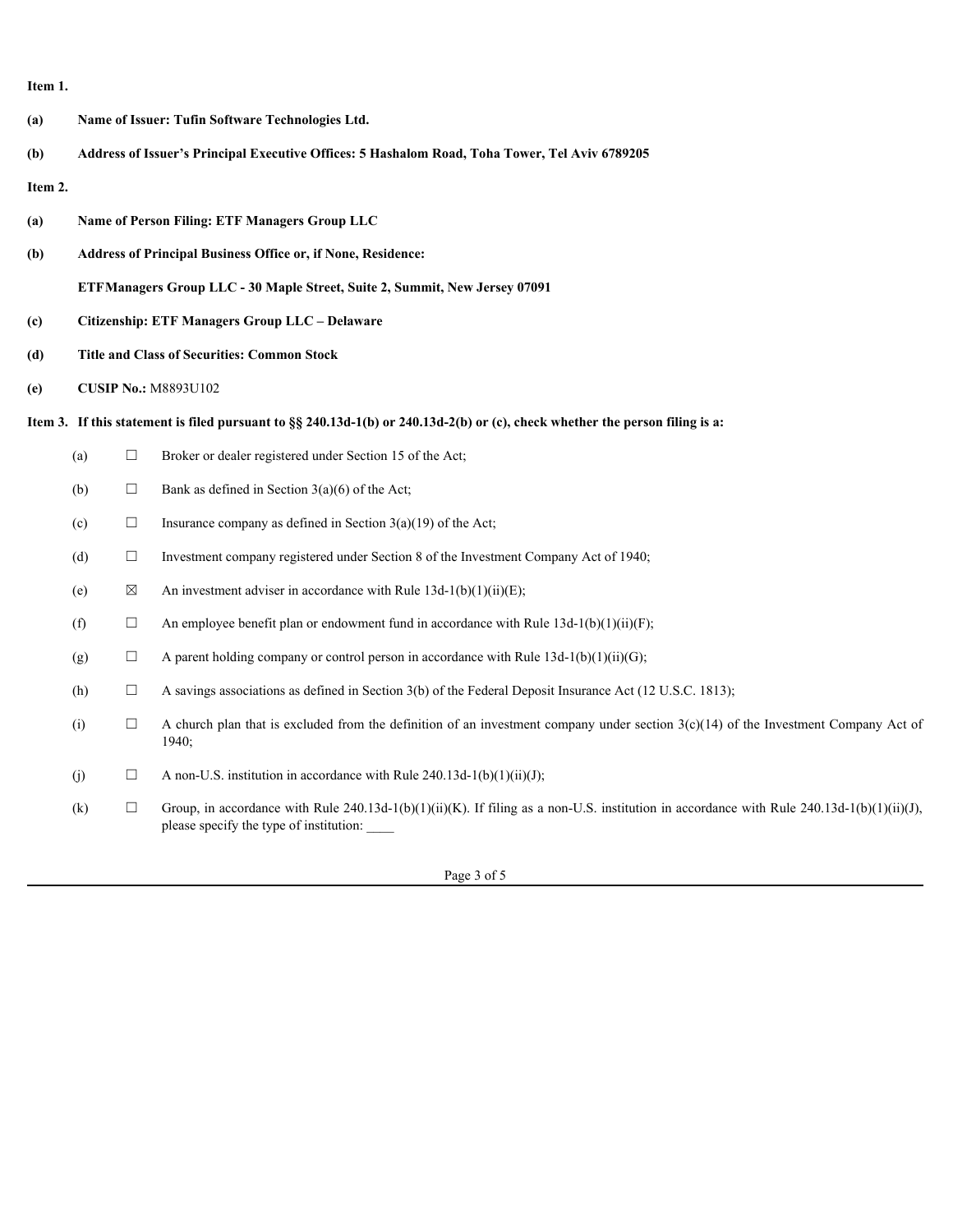| Item 4.<br>Ownership |
|----------------------|
|----------------------|

- **(a) Amount Beneficially Owned:** 2,745,165
- **(b) Percent of Class:** 7.27%
- **(c) Number of shares as to which such person(s) has:**
	- **(i) Sole power to vote or to direct the vote: 2,745,165**
	- **(ii) Shared power to vote or to direct the vote:**
	- **(iii) Sole power to dispose or to direct the disposition of: 2,745,165**
	- **(iv) Shared power to dispose or to direct the disposition of:**
- **Item 5. Ownership of Five Percent or Less of a Class.**

If this statement is being filed to report the fact that as of the date hereof the reporting person has ceased to be the beneficial owner of more than five percent of the class of securities, check the following  $\square$ .

**Item 6. Ownership of more than Five Percent on Behalf of Another Person.**

The ETFMG Alternative Harvest ETF, a series of the ETF Managers Trust, which is managed on a discretionary basis by ETF Managers Group LLC, has the right or the power to direct the receipt of dividends, or the proceeds from the sale of Common Stock.

**Item 7. Identification and classification of the subsidiary which acquired the security being reported on by the parent holding company or control person.**

Not Applicable

**Item 8. Identification and classification of members of the group.**

Not Applicable.

**Item 9. Notice of Dissolution of Group.**

Not Applicable

**Item 10. Certifications.**

By signing below, we certify that, to the best of our knowledge and belief, the securities referred to above were acquired and are held in the ordinary course of business and were not acquired and are not held for the purpose of or with the effect of changing or influencing the control of the issuer of the securities and were not acquired and are not held in connection with or as a participant in any transaction having that purpose or effect.

Page 4 of 5